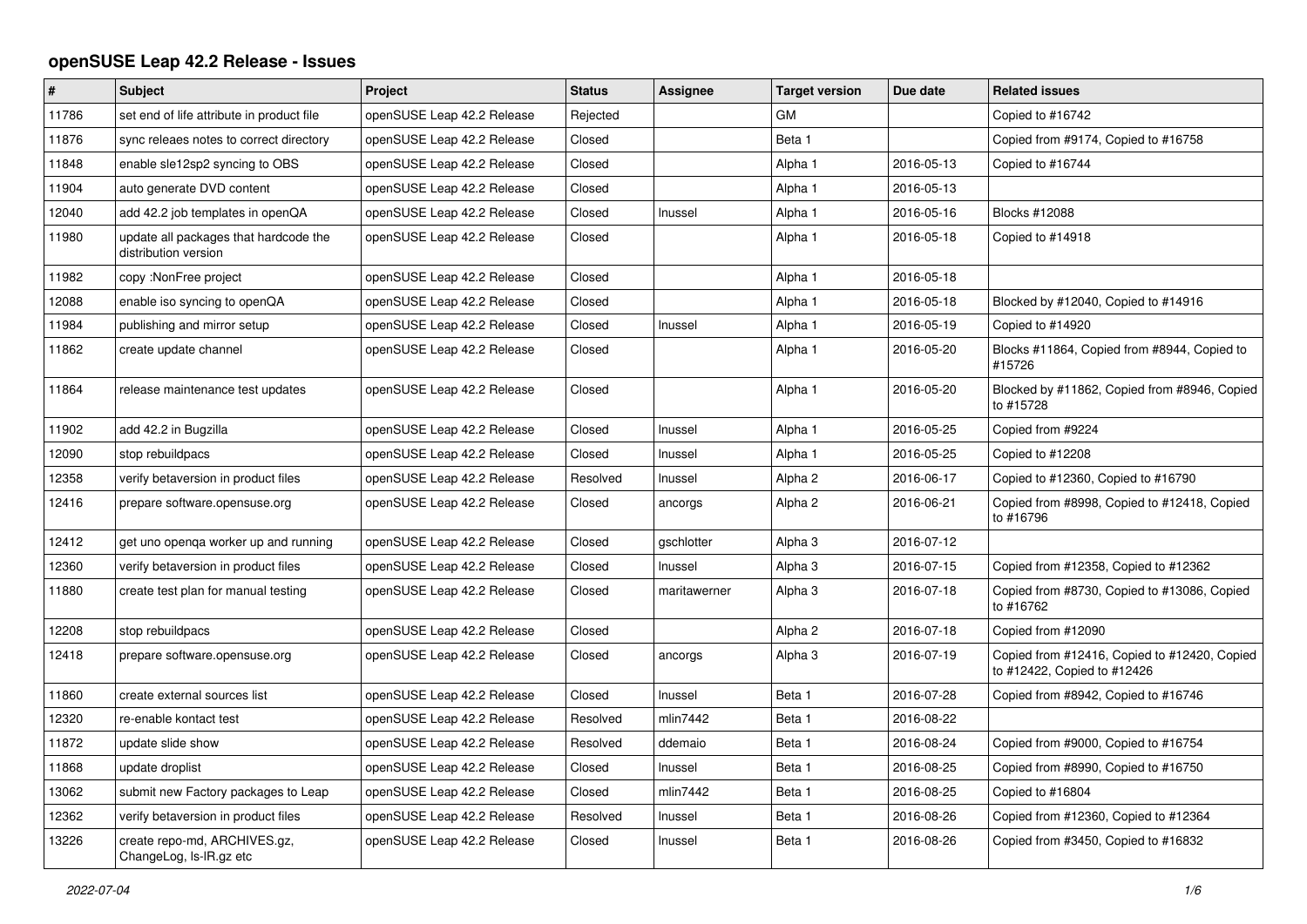| $\vert$ # | Subject                                                                   | Project                    | <b>Status</b> | <b>Assignee</b> | <b>Target version</b> | Due date   | <b>Related issues</b>                                                                         |
|-----------|---------------------------------------------------------------------------|----------------------------|---------------|-----------------|-----------------------|------------|-----------------------------------------------------------------------------------------------|
| 13452     | submit translation packages                                               | openSUSE Leap 42.2 Release | Resolved      |                 | Beta 1                | 2016-08-26 | Copied from #11900, Copied to #13454, Copied<br>to #16972                                     |
| 12420     | prepare software.opensuse.org                                             | openSUSE Leap 42.2 Release | Closed        | ancorgs         | Beta 1                | 2016-08-30 | Copied from #12418                                                                            |
| 11866     | add 42.2 to OBS distributions                                             | openSUSE Leap 42.2 Release | Closed        | adrianSuSE      | Beta 1                | 2016-08-31 | Copied from #8948, Copied to #16748                                                           |
| 12784     | update roadmap                                                            | openSUSE Leap 42.2 Release | Closed        | Inussel         | Beta 1                | 2016-08-31 | Copied to #12786, Copied to #16800                                                            |
| 13076     | Call for testing - BetaPizza Parties                                      | openSUSE Leap 42.2 Release | Closed        | ddemaio         | Beta 1                | 2016-08-31 | Copied from #3438, Copied to #16806                                                           |
| 13078     | verify piwik works                                                        | openSUSE Leap 42.2 Release | Resolved      | ddemaio         | Beta 1                | 2016-08-31 | Copied from #11884, Copied to #13080, Copied<br>to #13082, Copied to #13084, Copied to #16808 |
| 13086     | create test plan for manual testing                                       | openSUSE Leap 42.2 Release | Closed        | maritawerner    | Beta 1                | 2016-08-31 | Copied from #11880, Copied to #13088, Copied<br>to #13090, Copied to #13092, Copied to #16816 |
| 13224     | Publish announcement of Beta 1                                            | openSUSE Leap 42.2 Release | Closed        | ddemaio         | Beta 1                | 2016-08-31 | Copied from #3440, Copied to #16830                                                           |
| 13274     | send deadline reminder                                                    | openSUSE Leap 42.2 Release | Closed        | Inussel         | Beta 2                | 2016-09-09 | Copied to #13632                                                                              |
| 13254     | check which packages turned into a fork                                   | openSUSE Leap 42.2 Release | Resolved      | dimstar         | Beta 2                | 2016-09-13 | Copied to #16842                                                                              |
| 13506     | figure out what to do about yast self<br>updates                          | openSUSE Leap 42.2 Release | Closed        | Inussel         |                       | 2016-09-14 |                                                                                               |
| 11882     | get signed shim                                                           | openSUSE Leap 42.2 Release | Closed        | jsegitz         | Beta 2                | 2016-09-15 | Copied from #8988, Copied to #16764                                                           |
| 13190     | translate plasma-pk-updates                                               | openSUSE Leap 42.2 Release | Closed        |                 | Beta 2                | 2016-09-15 | Copied to #16828                                                                              |
| 13260     | <b>Security Audit</b>                                                     | openSUSE Leap 42.2 Release | Resolved      | msmeissn        | Beta 2                | 2016-09-15 | Copied to #13262, Copied to #16846                                                            |
| 13454     | submit translation packages                                               | openSUSE Leap 42.2 Release | Closed        | keichwa         | Beta 2                | 2016-09-16 | Copied from #13452, Copied to #13634, Copied<br>to #16974                                     |
| 11874     | Create release counter                                                    | openSUSE Leap 42.2 Release | Closed        |                 | Beta 2                | 2016-09-21 | Copied from #9066, Copied to #16756                                                           |
| 11878     | call for translation                                                      | openSUSE Leap 42.2 Release | Closed        | AdaLovelace     | Beta 2                | 2016-09-21 | Copied from #8708, Copied to #16760                                                           |
| 12786     | update roadmap                                                            | openSUSE Leap 42.2 Release | Closed        | Inussel         | Beta 2                | 2016-09-21 | Copied from #12784, Copied to #12788, Copied<br>to #13626                                     |
| 13080     | verify piwik works                                                        | openSUSE Leap 42.2 Release | Closed        | ddemaio         | Beta 2                | 2016-09-21 | Copied from #13078, Copied to #13628, Copied<br>to #16810                                     |
| 13088     | create test plan for manual testing                                       | openSUSE Leap 42.2 Release | Closed        | maritawerner    | Beta 2                | 2016-09-21 | Copied from #13086, Copied to #13630                                                          |
| 13102     | tell nvidia packager to upload drivers                                    | openSUSE Leap 42.2 Release | Closed        | sndirsch        | Beta 2                | 2016-09-21 | Copied from #4232, Copied to #16824                                                           |
| 12422     | prepare software.opensuse.org                                             | openSUSE Leap 42.2 Release | Closed        | ancorgs         | Beta 2                | 2016-09-22 | Copied from #12418, Copied to #13624                                                          |
| 12364     | verify betaversion in product files                                       | openSUSE Leap 42.2 Release | Closed        |                 | Beta 2                | 2016-09-23 | Copied from #12362, Copied to #12366, Copied<br>to #13622                                     |
| 13632     | send deadline reminder                                                    | openSUSE Leap 42.2 Release | Closed        | Inussel         | Beta <sub>3</sub>     | 2016-09-26 | Copied from #13274, Copied to #14154                                                          |
| 11894     | make sure test updates are in the patterns                                | openSUSE Leap 42.2 Release | Closed        |                 | RC <sub>1</sub>       | 2016-09-29 | Copied from #9012, Copied to #16776                                                           |
| 13344     | Publish an article asking people to help<br>promote the upcoming release. | openSUSE Leap 42.2 Release | Rejected      | ddemaio         | GA                    | 2016-09-29 | Copied from #9126, Copied to #16886                                                           |
| 13512     | disable Factory submitter                                                 | openSUSE Leap 42.2 Release | Closed        | mlin7442        | Beta 3                | 2016-09-30 | Copied to #16978                                                                              |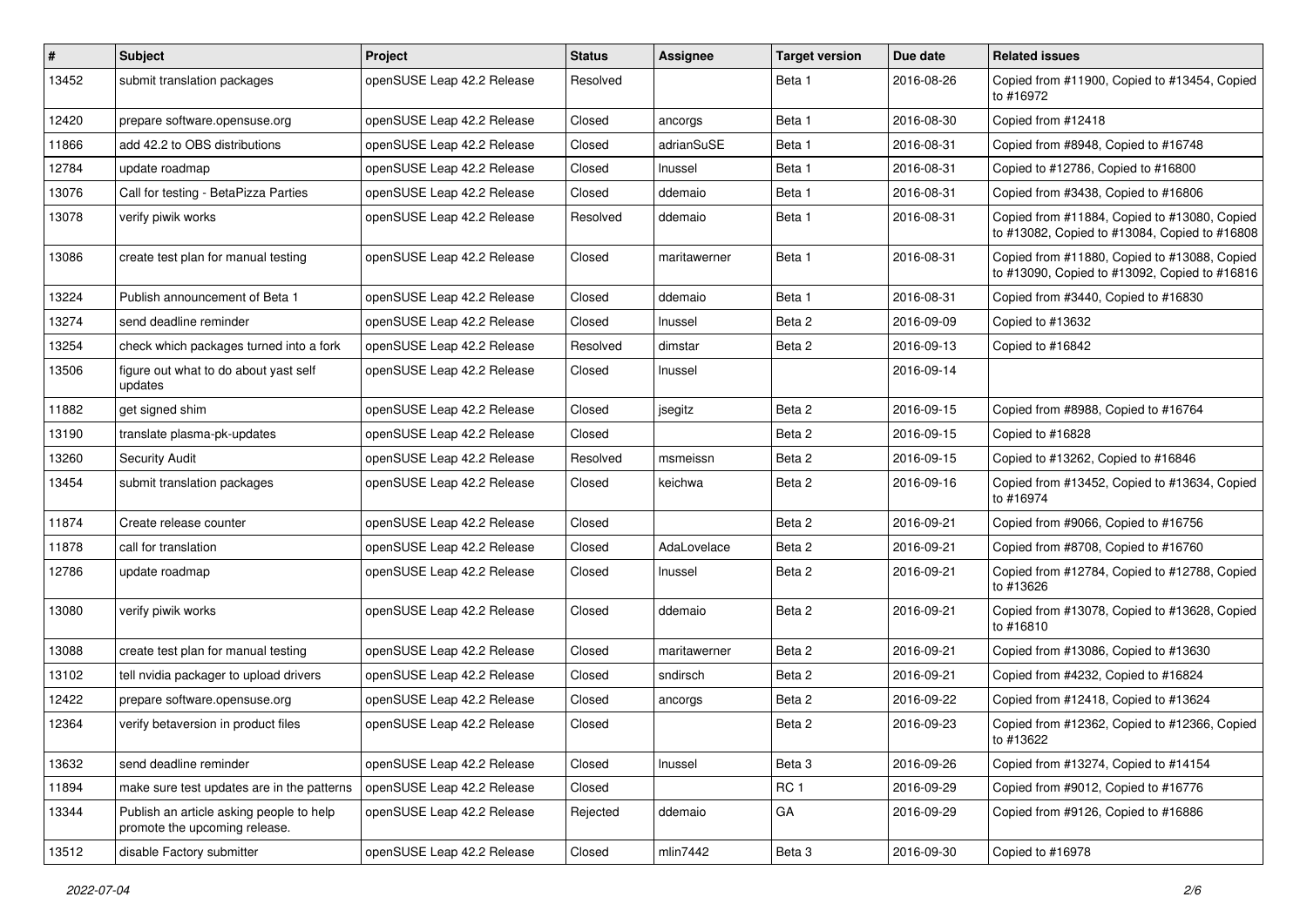| #     | <b>Subject</b>                                   | Project                    | <b>Status</b> | <b>Assignee</b> | <b>Target version</b> | Due date   | <b>Related issues</b>                                                      |
|-------|--------------------------------------------------|----------------------------|---------------|-----------------|-----------------------|------------|----------------------------------------------------------------------------|
| 13622 | verify betaversion in product files              | openSUSE Leap 42.2 Release | Closed        | Inussel         | Beta <sub>3</sub>     | 2016-09-30 | Copied from #12364, Copied to #16984                                       |
| 13634 | submit translation packages                      | openSUSE Leap 42.2 Release | Closed        | stknorr         | Beta <sub>3</sub>     | 2016-09-30 | Copied from #13454, Copied to #16994                                       |
| 13546 | update openSUSE:Localization_guide               | openSUSE Leap 42.2 Release | Resolved      | AdaLovelace     | Beta 3                | 2016-10-02 | Copied to #16980                                                           |
| 13548 | update OpenSUSE Localization Teams               | openSUSE Leap 42.2 Release | Resolved      | AdaLovelace     | Beta 3                | 2016-10-02 | Copied to #16982                                                           |
| 13624 | prepare software.opensuse.org                    | openSUSE Leap 42.2 Release | Closed        | ancorgs         | Beta <sub>3</sub>     | 2016-10-05 | Copied from #12422, Copied to #16986                                       |
| 11898 | make sure nvidia packager is available for<br>GA | openSUSE Leap 42.2 Release | Closed        |                 | RC <sub>1</sub>       | 2016-10-06 | Copied from #9110, Copied to #16780                                        |
| 13626 | update roadmap                                   | openSUSE Leap 42.2 Release | Closed        | Inussel         | Beta <sub>3</sub>     | 2016-10-06 | Copied from #12786, Copied to #16988                                       |
| 13628 | verify piwik works                               | openSUSE Leap 42.2 Release | Closed        |                 | Beta <sub>3</sub>     | 2016-10-06 | Copied from #13080, Copied to #16990                                       |
| 13630 | create test plan for manual testing              | openSUSE Leap 42.2 Release | Closed        | okurz           | Beta <sub>3</sub>     | 2016-10-06 | Copied from #13088, Copied to #16992                                       |
| 13880 | enable openQA maintenance testing                | openSUSE Leap 42.2 Release | Resolved      | coolo           | Beta <sub>3</sub>     | 2016-10-07 | Copied to #16996                                                           |
| 14154 | send deadline reminder                           | openSUSE Leap 42.2 Release | Closed        | Inussel         | RC <sub>1</sub>       | 2016-10-11 | Copied from #13632, Copied to #14156                                       |
| 11870 | EULA review/update                               | openSUSE Leap 42.2 Release | Closed        |                 | RC <sub>1</sub>       | 2016-10-13 | Copied from #8994, Copied to #16752                                        |
| 11900 | submit translation packages                      | openSUSE Leap 42.2 Release | Closed        | keichwa         | RC <sub>1</sub>       | 2016-10-13 | Copied from #9170, Copied to #13452, Copied<br>to #14090, Copied to #16782 |
| 11888 | ask community to add repo xml                    | openSUSE Leap 42.2 Release | Closed        |                 | RC <sub>1</sub>       | 2016-10-14 | Copied from #9002, Copied to #16770                                        |
| 11896 | merge back maintenance updates                   | openSUSE Leap 42.2 Release | Closed        |                 | RC <sub>1</sub>       | 2016-10-14 | Copied from #9014, Copied to #16778                                        |
| 12366 | remove betaversion in product files              | openSUSE Leap 42.2 Release | Closed        | Inussel         | RC <sub>1</sub>       | 2016-10-14 | Copied from #12364, Copied to #16792                                       |
| 12794 | fix upgrade instructions for /var/cache          | openSUSE Leap 42.2 Release | Closed        |                 | GA                    | 2016-10-15 |                                                                            |
| 11884 | verify piwik works                               | openSUSE Leap 42.2 Release | Resolved      | ddemaio         | RC <sub>1</sub>       | 2016-10-18 | Copied from #8996, Copied to #13078                                        |
| 11886 | prepare software.opensuse.org                    | openSUSE Leap 42.2 Release | Closed        | ancorgs         | RC <sub>1</sub>       | 2016-10-18 | Copied from #8998, Copied to #16768                                        |
| 11890 | make counter.o.o/link point to new portal        | openSUSE Leap 42.2 Release | Closed        | gschlotter      | RC <sub>1</sub>       | 2016-10-18 | Copied from #9004, Copied to #16772                                        |
| 12788 | update roadmap                                   | openSUSE Leap 42.2 Release | Closed        |                 | RC <sub>1</sub>       | 2016-10-18 | Copied from #12786, Copied to #12790                                       |
| 13090 | create test plan for manual testing              | openSUSE Leap 42.2 Release | Closed        | maritawerner    | RC <sub>1</sub>       | 2016-10-18 | Copied from #13086                                                         |
| 14092 | release manager checklist                        | openSUSE Leap 42.2 Release | Closed        | Inussel         | RC <sub>1</sub>       | 2016-10-18 | Copied to #14600                                                           |
| 13318 | create basic wiki structure for new release      | openSUSE Leap 42.2 Release | Resolved      | AdaLovelace     | GA                    | 2016-10-20 | Copied from #9036, Copied to #16862                                        |
| 14232 | verify release counters for update               | openSUSE Leap 42.2 Release | Closed        | Inussel         | RC <sub>2</sub>       | 2016-10-20 | Copied to #17006                                                           |
| 14262 | remove betatest macro from priconf               | openSUSE Leap 42.2 Release | Closed        | mlin7442        | RC <sub>2</sub>       | 2016-10-21 | Copied to #17008                                                           |
| 13262 | Security Audit                                   | openSUSE Leap 42.2 Release | Closed        | msmeissn        | RC <sub>1</sub>       | 2016-10-24 | Copied from #13260, Copied to #13264, Copied<br>to #16848                  |
| 14156 | send deadline reminder                           | openSUSE Leap 42.2 Release | Closed        | Inussel         | RC <sub>2</sub>       | 2016-10-25 | Copied from #14154                                                         |
| 13328 | marketing brainstorm session                     | openSUSE Leap 42.2 Release | Resolved      | ddemaio         | GA                    | 2016-10-26 | Copied from #8714, Copied to #16870                                        |
| 14090 | submit translation packages                      | openSUSE Leap 42.2 Release | Closed        | keichwa         | RC <sub>2</sub>       | 2016-10-28 | Copied from #11900, Copied to #14660, Copied<br>to #17000                  |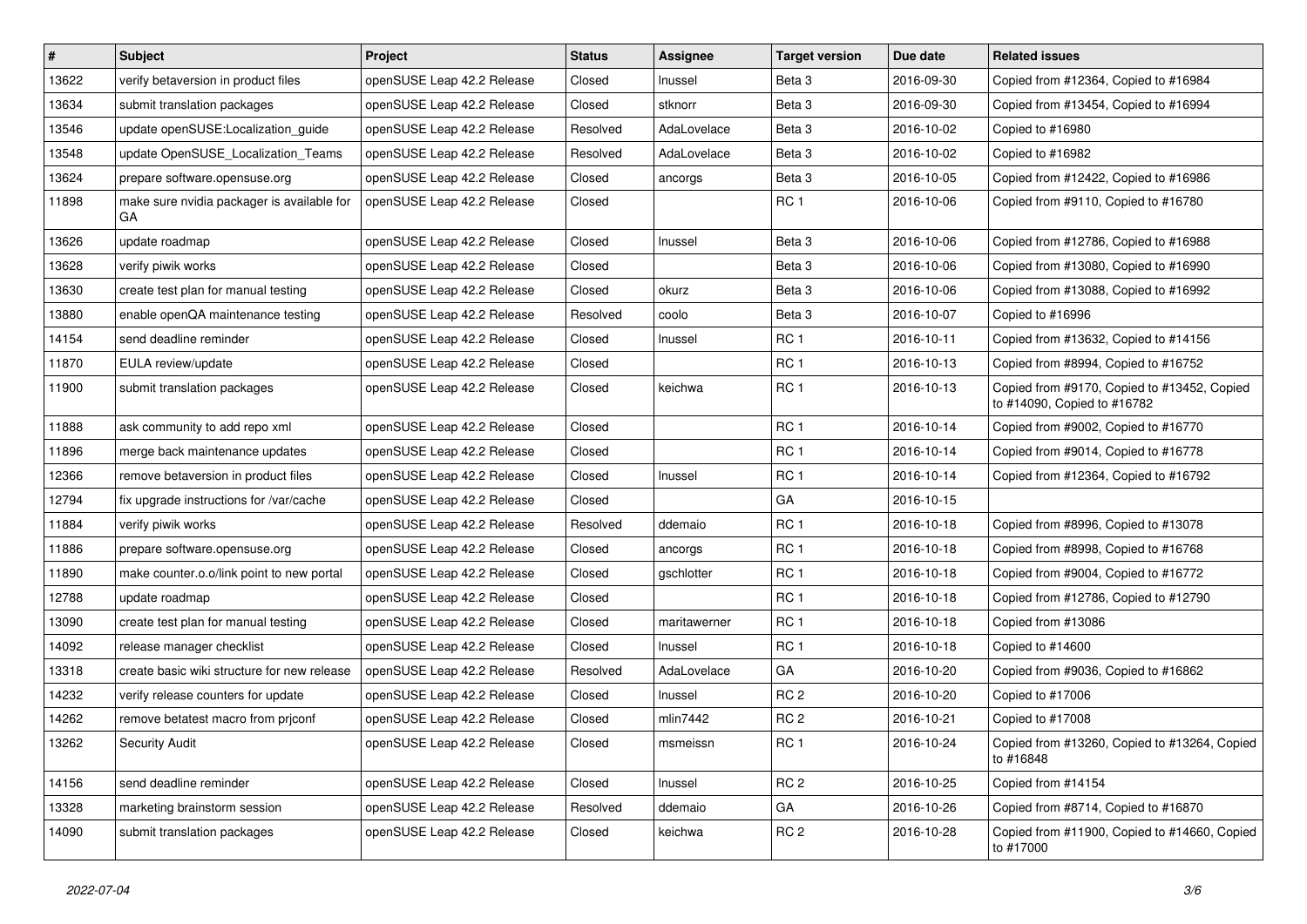| $\vert$ # | <b>Subject</b>                                                | Project                    | <b>Status</b> | <b>Assignee</b> | <b>Target version</b> | Due date   | <b>Related issues</b>                                     |
|-----------|---------------------------------------------------------------|----------------------------|---------------|-----------------|-----------------------|------------|-----------------------------------------------------------|
| 11892     | osp addon dvd                                                 | openSUSE Leap 42.2 Release | Rejected      |                 | RC <sub>1</sub>       | 2016-10-31 | Copied from #9010, Copied to #16774                       |
| 12426     | prepare software.opensuse.org                                 | openSUSE Leap 42.2 Release | Closed        | ancorgs         | RC <sub>2</sub>       | 2016-11-02 | Copied from #12418, Copied to #16798                      |
| 12790     | update roadmap                                                | openSUSE Leap 42.2 Release | Closed        |                 | RC <sub>2</sub>       | 2016-11-02 | Copied from #12788, Copied to #12792                      |
| 13082     | verify piwik works                                            | openSUSE Leap 42.2 Release | Closed        | ddemaio         | RC <sub>2</sub>       | 2016-11-02 | Copied from #13078, Copied to #16812                      |
| 13092     | create test plan for manual testing                           | openSUSE Leap 42.2 Release | Resolved      | okurz           | RC <sub>2</sub>       | 2016-11-02 | Copied from #13086                                        |
| 14556     | enable OBS: Maintained attribute in<br>:Update project        | openSUSE Leap 42.2 Release | Resolved      | AndreasStieger  | RC <sub>2</sub>       | 2016-11-02 | Copied to #17012                                          |
| 14600     | release manager checklist                                     | openSUSE Leap 42.2 Release | Closed        | Inussel         | RC <sub>2</sub>       | 2016-11-02 | Copied from #14092, Copied to #14602, Copied<br>to #17014 |
| 13096     | announce GM deadline internally                               | openSUSE Leap 42.2 Release | Closed        |                 | <b>GM</b>             | 2016-11-04 | Copied from #4016, Copied to #16818                       |
| 13390     | Create a draft press announcement                             | openSUSE Leap 42.2 Release | Resolved      | ddemaio         | GA                    | 2016-11-04 | Copied from #9080, Copied to #16922                       |
| 13392     | Get feedback on the draft press announce                      | openSUSE Leap 42.2 Release | Resolved      | ddemaio         | GA                    | 2016-11-04 | Copied from #9082, Copied to #16924                       |
| 13342     | Adapt http://mirrors.opensuse.org to list<br>the new release  | openSUSE Leap 42.2 Release | Resolved      | gschlotter      | GA                    | 2016-11-05 | Copied from #8772, Copied to #16884                       |
| 14206     | openSUSE-EULAs up to date                                     | openSUSE Leap 42.2 Release | Closed        | Inussel         | RC <sub>2</sub>       | 2016-11-06 | Copied to #17004                                          |
| 13396     | Get quotes from important people                              | openSUSE Leap 42.2 Release | Resolved      | ddemaio         | GA                    | 2016-11-07 | Copied from #9086, Copied to #16928                       |
| 13402     | Write 'reviewers quide', the mail for the<br>press            | openSUSE Leap 42.2 Release | Resolved      | ddemaio         | GA                    | 2016-11-07 | Copied from #9092, Copied to #16934                       |
| 13238     | call to update release notes                                  | openSUSE Leap 42.2 Release | Closed        | AdaLovelace     | GM                    | 2016-11-08 | Copied from #9292, Copied to #16838                       |
| 13240     | evaluate results of manual testing with<br>release manager    | openSUSE Leap 42.2 Release | Closed        |                 | GM                    | 2016-11-08 | Copied from #9308, Copied to #16840                       |
| 14660     | submit translation packages                                   | openSUSE Leap 42.2 Release | Closed        | keichwa         | <b>GM</b>             | 2016-11-08 | Copied from #14090, Copied to #17018                      |
| 13232     | remove test updates from the patterns                         | openSUSE Leap 42.2 Release | Closed        |                 | GM                    | 2016-11-09 | Copied from #4042, Copied to #16834                       |
| 13234     | merge back maintenance updates                                | openSUSE Leap 42.2 Release | Closed        |                 | GМ                    | 2016-11-09 | Copied from #9016, Copied to #16836                       |
| 13384     | Get screenshots taken                                         | openSUSE Leap 42.2 Release | Resolved      | ddemaio         | GA                    | 2016-11-09 | Copied from #9074, Copied to #16916                       |
| 13386     | Write community announcement for<br>news.o.o                  | openSUSE Leap 42.2 Release | Resolved      | ddemaio         | GA                    | 2016-11-09 | Copied from #9076, Copied to #16918                       |
| 13388     | Write Press Announcement                                      | openSUSE Leap 42.2 Release | Resolved      | ddemaio         | GA                    | 2016-11-09 | Copied from #9078, Copied to #16920                       |
| 13394     | Let our PR Agencies have one last look at<br>the announcement | openSUSE Leap 42.2 Release | Rejected      | ddemaio         | GA                    | 2016-11-09 | Copied from #9084, Copied to #16926                       |
| 13404     | Assemble press kit.                                           | openSUSE Leap 42.2 Release | Resolved      | ddemaio         | GA                    | 2016-11-09 | Copied from #9094, Copied to #16936                       |
| 13408     | Write the Feature Guide                                       | openSUSE Leap 42.2 Release | Resolved      | ddemaio         | GA                    | 2016-11-09 | Copied from #9098, Copied to #16940                       |
| 13410     | Move Major Features to feature quide<br>page                  | openSUSE Leap 42.2 Release | Resolved      | ddemaio         | GA                    | 2016-11-09 | Copied from #9100, Copied to #16942                       |
| 13412     | Get features page finished                                    | openSUSE Leap 42.2 Release | Resolved      | ddemaio         | GA                    | 2016-11-09 | Copied from #9102, Copied to #16944                       |
| 13414     | Get technical review                                          | openSUSE Leap 42.2 Release | Resolved      | ddemaio         | ${\sf GA}$            | 2016-11-09 | Copied from #9104, Copied to #16946                       |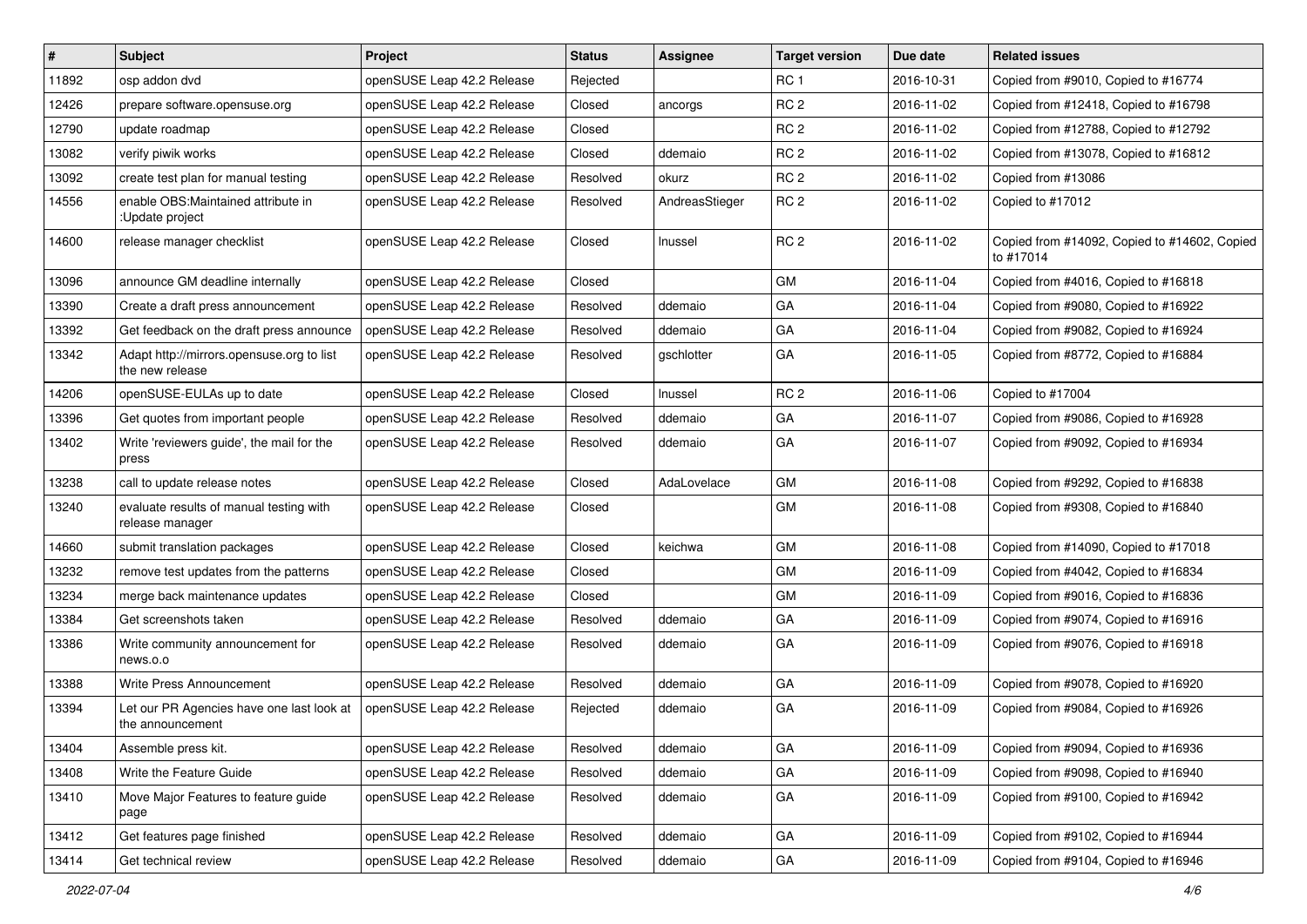| $\vert$ # | Subject                                                                                 | Project                    | <b>Status</b> | Assignee    | <b>Target version</b> | Due date   | <b>Related issues</b>               |
|-----------|-----------------------------------------------------------------------------------------|----------------------------|---------------|-------------|-----------------------|------------|-------------------------------------|
| 13416     | Add features from distrowatch                                                           | openSUSE Leap 42.2 Release | Rejected      | ddemaio     | GA                    | 2016-11-09 | Copied from #9106, Copied to #16948 |
| 13418     | Gather info from major pieces of our<br>release onto Major_features page                | openSUSE Leap 42.2 Release | Rejected      | ddemaio     | GA                    | 2016-11-09 | Copied from #9108, Copied to #16950 |
| 13430     | <b>Release Parties</b>                                                                  | openSUSE Leap 42.2 Release | Resolved      | ddemaio     | GA                    | 2016-11-09 | Copied from #9042, Copied to #16956 |
| 13432     | Write release party invitation article                                                  | openSUSE Leap 42.2 Release | Resolved      | ddemaio     | GA                    | 2016-11-09 | Copied from #9044, Copied to #16958 |
| 13434     | Update release party wiki pages                                                         | openSUSE Leap 42.2 Release | Resolved      | AdaLovelace | GA                    | 2016-11-09 | Copied from #9046, Copied to #16960 |
| 13436     | Create event pages on Facebook,<br>Google+                                              | openSUSE Leap 42.2 Release | Rejected      | ddemaio     | GA                    | 2016-11-09 | Copied from #9048, Copied to #16962 |
| 13438     | release party poster                                                                    | openSUSE Leap 42.2 Release | Closed        |             | GA                    | 2016-11-09 | Copied from #9050, Copied to #16964 |
| 13098     | check manual was generated for OSP                                                      | openSUSE Leap 42.2 Release | Closed        |             | <b>GM</b>             | 2016-11-11 | Copied from #4084, Copied to #16820 |
| 13100     | Send Gold Master announcement for<br>developers                                         | openSUSE Leap 42.2 Release | Closed        |             | GM                    | 2016-11-11 | Copied from #4088, Copied to #16822 |
| 13104     | <b>IPRQ</b>                                                                             | openSUSE Leap 42.2 Release | Closed        | Inussel     | GM                    | 2016-11-11 | Copied from #4086, Copied to #16826 |
| 13334     | sync the release to the mirrors                                                         | openSUSE Leap 42.2 Release | Closed        |             | GA                    | 2016-11-11 | Copied from #8722, Copied to #16876 |
| 13338     | tell maintenance&security about GM                                                      | openSUSE Leap 42.2 Release | Closed        |             | GA                    | 2016-11-11 | Copied from #8726, Copied to #16880 |
| 13350     | make GM images available                                                                | openSUSE Leap 42.2 Release | Closed        |             | GA                    | 2016-11-11 | Copied from #9142, Copied to #16892 |
| 13360     | adjust knapsack for GM                                                                  | openSUSE Leap 42.2 Release | Closed        | aplanas     | GA                    | 2016-11-11 | Copied from #9152, Copied to #16898 |
| 13364     | notify mirror admins                                                                    | openSUSE Leap 42.2 Release | Resolved      | Inussel     | GA                    | 2016-11-11 | Copied from #9382, Copied to #16902 |
| 13406     | send press kit                                                                          | openSUSE Leap 42.2 Release | Resolved      | ddemaio     | GA                    | 2016-11-11 | Copied from #9096, Copied to #16938 |
| 13420     | translate release announcement                                                          | openSUSE Leap 42.2 Release | Closed        |             | GA                    | 2016-11-11 | Copied from #9138, Copied to #16952 |
| 13310     | move previous release to archive                                                        | openSUSE Leap 42.2 Release | Resolved      | AdaLovelace | GA                    | 2016-11-13 | Copied from #9028, Copied to #16854 |
| 13314     | install Leap 42.2 wiki pages as default                                                 | openSUSE Leap 42.2 Release | Closed        |             | GA                    | 2016-11-13 | Copied from #9032, Copied to #16858 |
| 13320     | fix upgrade instructions in wiki                                                        | openSUSE Leap 42.2 Release | Resolved      | AdaLovelace | GA                    | 2016-11-13 | Copied from #9038, Copied to #16864 |
| 13330     | remind opensuse.org admins of release                                                   | openSUSE Leap 42.2 Release | Closed        |             | GA                    | 2016-11-14 | Copied from #8716, Copied to #16872 |
| 13332     | find external BT seeders                                                                | openSUSE Leap 42.2 Release | Closed        |             | GA                    | 2016-11-14 | Copied from #8718                   |
| 13346     | Update the rsync modules to include new<br>ISO and repo                                 | openSUSE Leap 42.2 Release | Closed        | gschlotter  | GA                    | 2016-11-14 | Copied from #9128, Copied to #16888 |
| 13440     | Social media marketing                                                                  | openSUSE Leap 42.2 Release | Resolved      | ddemaio     | GA                    | 2016-11-14 | Copied from #9052, Copied to #16694 |
| 13444     | Make sure we have the right people<br>prepared to send out the social media<br>messages | openSUSE Leap 42.2 Release | Resolved      | ddemaio     | GA                    | 2016-11-14 | Copied from #9056, Copied to #16968 |
| 13448     | translate social media messages                                                         | openSUSE Leap 42.2 Release | Closed        |             | GA                    | 2016-11-14 | Copied from #9060, Copied to #16970 |
| 13450     | Create social media backgrounds and<br>badges                                           | openSUSE Leap 42.2 Release | Closed        |             | GA                    | 2016-11-14 | Copied from #9068, Copied to #16696 |
| 13898     | fix symlink on openqa.opensuse.org for<br>goldmaster DVD                                | openSUSE Leap 42.2 Release | Closed        | Inussel     | GM                    | 2016-11-14 | Copied to #16998                    |